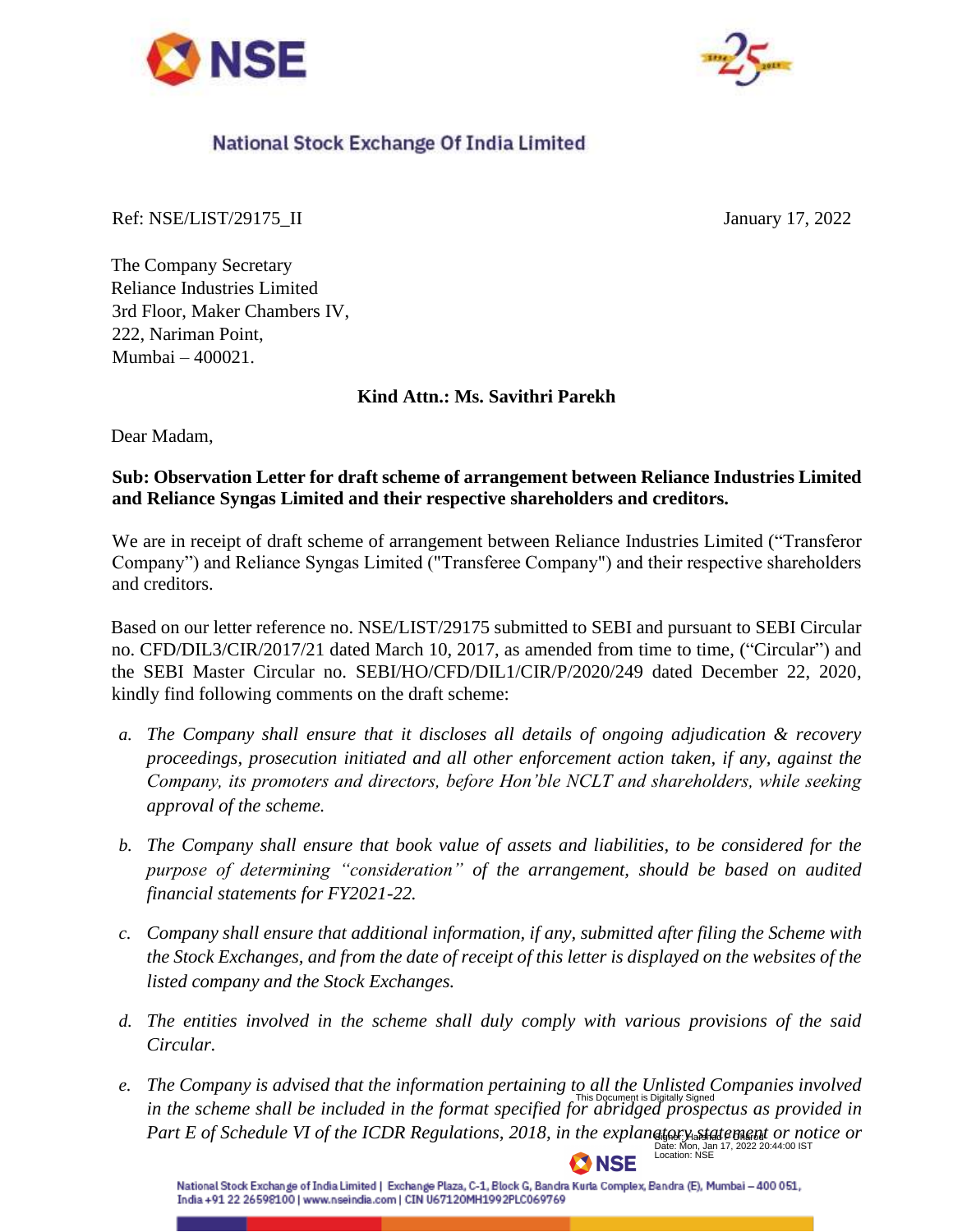

*proposal accompanying resolution to be passed, which is sent out to the shareholders for seeking approval.*

- *f. Company is advised that the details of the proposed scheme under consideration as provided by the Company to the Stock Exchange shall be prominently disclosed in the notice sent to the Shareholders.*
- *g. Company shall ensure that no changes are made to the draft scheme except those mandated by the regulators/ authorities / tribunals shall be made without specific written consent of SEBI.*
- *h. Company is advised that the observations of SEBI/Stock Exchanges shall be incorporated in the petition to be filed before NCLT and the company is obliged to bring the observations to the notice of NCLT.*
- *i. It is to be noted that the petitions are filed by the Company before NCLT after processing and communication of comments/observations on draft scheme by SEBI/Stock Exchanges. Hence, the company is not required to send notice for representation as mandated under Section 230(5) of Companies Act, 2013 to SEBI again for its comments/ observations/ representations.*

**It is to be noted that the petitions are filed by the company before NCLT after processing and communication of comments/observations on draft scheme by SEBI/ stock exchange. Hence, the company is not required to send notice for representation as mandated under section 230(5) of Companies Act, 2013 to National Stock Exchange of India Limited again for its comments/observations/representations.** 

Further, where applicable in the explanatory statement of the notice to be sent by the company to the shareholders, while seeking approval of the scheme, it shall disclose information about unlisted companies involved in the format prescribed for abridged prospectus as specified in the Circular.

Based on the draft scheme and other documents submitted by the Company, including undertaking given in terms of Regulation 11 of SEBI (LODR) Regulations, 2015, we hereby convey our "No objection" in terms of Regulation 94 of SEBI (LODR) Regulations, 2015, so as to enable the Company to file the draft scheme with NCLT.

However, the Exchange reserves its rights to raise objections at any stage if the information submitted to the Exchange is found to be incomplete/ incorrect/ misleading/ false or for any contravention of Rules, Bye-laws and Regulations of the Exchange, Listing Regulations, Guidelines/ Regulations issued by statutory authorities.

The validity of this "Observation Letter" shall be six months from January 17, 2022 within which the scheme shall be submitted to NCLT.

This Document is Digitally Signed